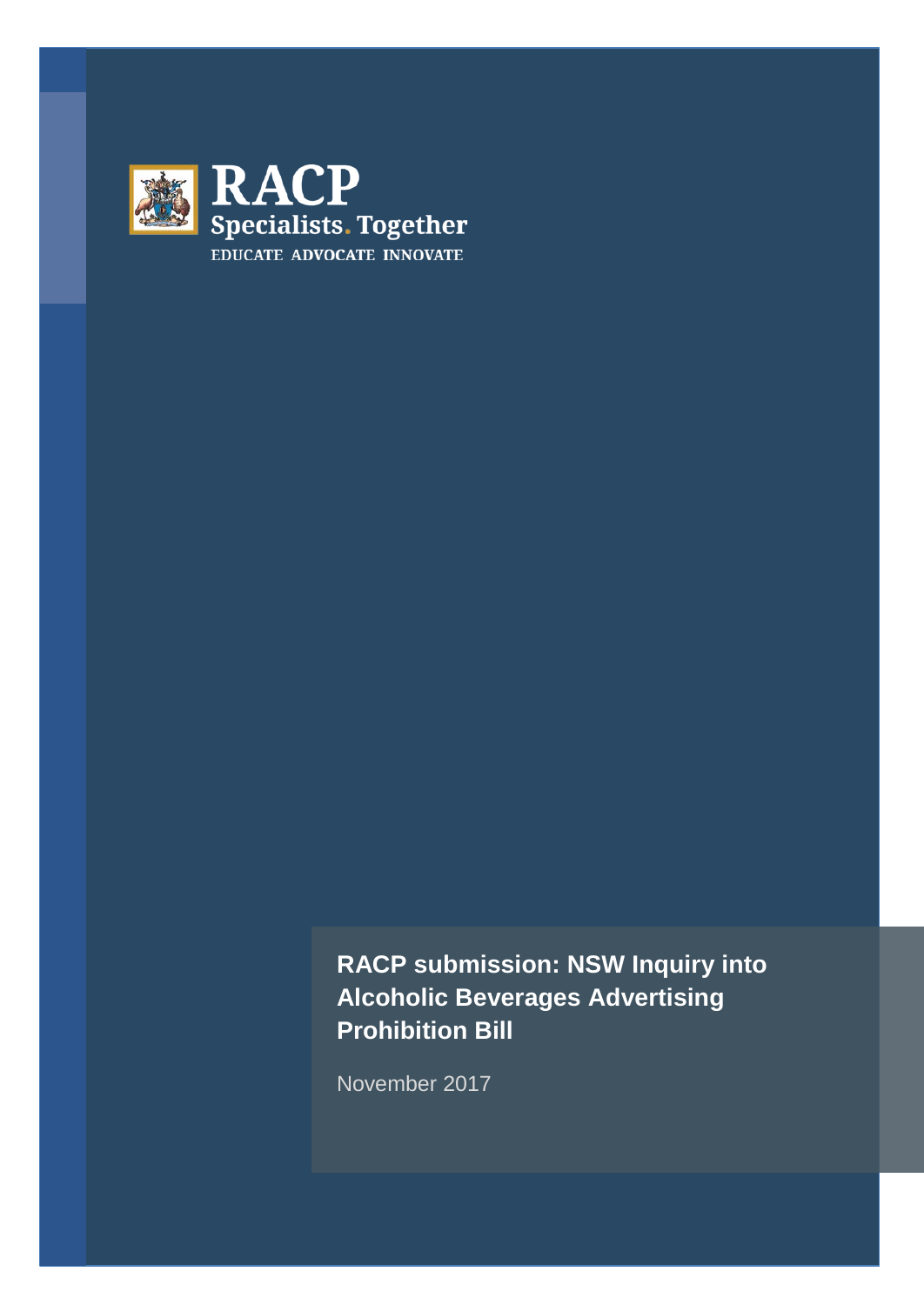# **Executive Summary**

The Royal Australasian College of Physicians (RACP) welcomes the opportunity to comment on this NSW inquiry into the *Alcoholic Beverages Advertising Prohibition Bill 2015* (the Bill). Physicians working in addiction clinics, emergency departments, orthopaedic wards, rehabilitation centres, liver clinics and cancer wards know first-hand the harm alcohol can cause, including that caused by alcohol-related violence. Therefore, the matters being considered in this inquiry and by the Bill are of great importance to the RACP and its members. In March 2016, the RACP released its revised Alcohol Policy<sup>[1](#page-1-0)</sup>, co-developed with the Royal Australasian College of Psychiatrists, which included a number of recommendations drawn from an in-depth review of the evidence of policies to reduce alcohol-related harms and from the front-line clinical expertise and experience of our members.

It is outside the remit or expertise of the RACP to provide comment on the provisions within this Bill that would allow for the declaration of local option areas within which the purchase, sale or delivery, or the consumption in a public place, of alcoholic beverages will be an offence. We note however that the evidence suggests that while community-based alcohol restriction plans can be effective in reducing alcohol-related harms, this is subject to there being broad-based community support for such restrictions. In terms of the process outlined in the Bill, such that the Minister can consider a request for such a declaration if it is signed by at least 10% of the people who reside in the area, it is unclear to us whether this appropriately indicates there is adequate community support for this declaration. It was not clear on what basis the process, and nominated 10% support, was made.

Our submission instead focuses on the aspects of the Bill that proposes prohibiting all advertising and other promotional activities aimed at assisting the sale of alcoholic beverages.

There is clear evidence that young people in Australia are exposed to large amounts of alcohol advertising across a range of media. There is also strong evidence that exposure to alcohol advertising is linked with people starting drinking at an earlier age, puts young people at greater risk of engaging in harmful and risky levels of alcohol consumption, and to them developing long term alcohol use disorders. It must be remembered that alcohol affects the development of the brain, which continues to form and mature during adolescence. The evidence on a broader ban is unclear.

There is therefore a compelling case for statutory restrictions on alcohol advertising when or where this is directed at young people or where the exposure of young people to such advertising cannot be feasibly minimised or avoided. This could encompass a ban on outdoor advertising of alcohol, including at sporting events, and a ban on alcohol industry sponsorship of sporting events, competitions and teams.

The evidence of harms associated with inappropriate advertising of alcohol to children is clear and concerning, and we believe that a Bill focusing on reducing the harms to young people would be highly effective, welcomed by the community, and more achievable than a proposal to ban all alcohol advertising.

We note the evidence both from Australia and the rest of the world that industry self-regulation of alcohol advertising is ineffective and does not appropriately curb the exposure of young people to alcohol advertising. We strongly support the proposal to establish an Alcohol Advertising Prohibition Committee and recommend that the Bill explicitly prohibits any representative with links to any commercial interest in alcohol.

<span id="page-1-0"></span><sup>1</sup> https://www.racp.edu.au/docs/default-source/advocacy-library/pa-racp-ranzcp-alcohol-policy.pdf i,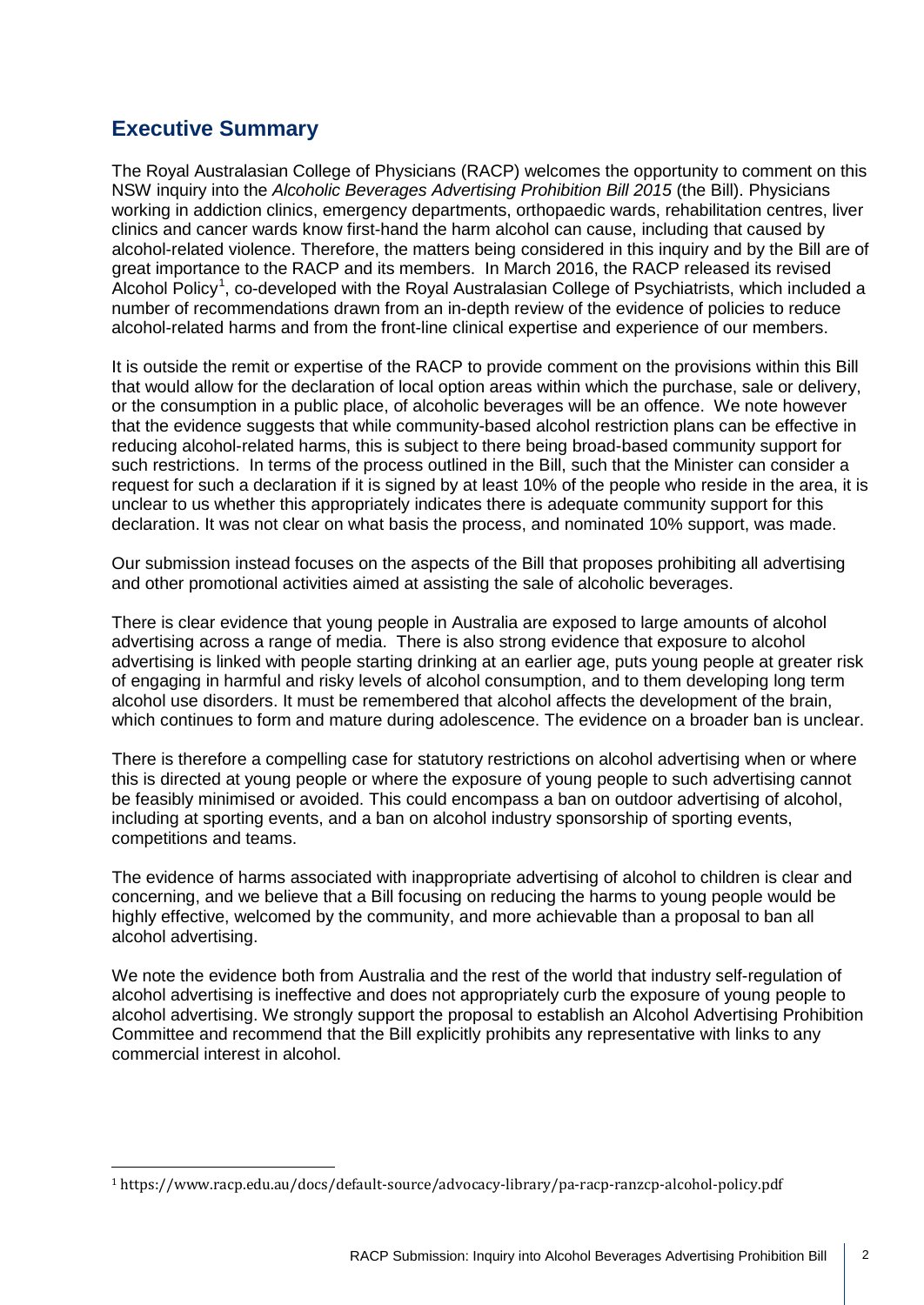### **1. The health and social costs of excessive alcohol consumption are substantial and the public is demanding an appropriate response**

The many harms of alcohol and their costs to individuals and society are both undisputed and substantial, with alcohol consumption being a causal factor in more than 200 disease and injury conditions.<sup>[2](#page-2-0)</sup> Current average levels of alcohol consumption have been found to increase the risk of liver cirrhosis, cancer, injuries and cardiovascular diseases. $3$  Recent research has found that alcohol consumption per capita was significantly and positively associated with changes in both male and female head and neck cancer mortality, particularly among males and females aged 50 and above.<sup>[4](#page-2-2)</sup> In NSW alone, the NSW Auditor General has estimated the cost of alcohol abuse at \$3.87 billion per year, or \$1,565 per household. Of this amount, \$1.029 billion a year or \$416 per household is incurred in the form of spending on additional government services to redress the negative 'spillover effects' of alcohol consumption such as increased crime and morbidity.<sup>[5](#page-2-3)</sup> In Australia, the total social costs of alcohol have been estimated to be as high as between \$15 billion and \$3[6](#page-2-4) billion per vear.<sup>6</sup>

The general public is aware of the significant costs associated with alcohol, with recent polling by the Foundation for Alcohol Research and Education (FARE) finding that roughly one third of Australians (35%) think that alcohol is the most harmful drug, behind illegal drugs (44%) and ahead of tobacco (11%) and pharmaceuticals and prescription drugs (6%).[7](#page-2-5)

More than three quarters (78%) of people believe that Australia has a problem with excess drinking or alcohol abuse.

# **1. Recent trends in alcohol advertising**

Alcohol advertising can be presented through a variety of media, including print media, broadcast (including television and radio), digital media (including SMS text messaging, websites and social media platforms such as Facebook, YouTube and Twitter), merchandising, sponsorship of sporting and cultural events and product placement. **Figure 1** below provides a breakdown, based on data collected from a media monitoring company of the share of expenditure on alcohol advertising across the different media channels. It is estimated that total alcohol advertising expenditure in 2011 (the most recent year for which a comprehensive estimate is available) was approximately \$222 million.<sup>[8](#page-2-6)</sup>

 $2$  WHO Global status report on alcohol and health 2014  $\frac{1}{2}$ 

<span id="page-2-1"></span><span id="page-2-0"></span><sup>&</sup>lt;sup>3</sup> Rehm J., Room R., Graham K., Monteiro M., Gmel G., Sempos C. T. The relationship of average volume of alcohol consumption and patterns of drinking to burden of disease: an overview. Addiction 2003; 98: 1209– 1228.

<span id="page-2-2"></span> $<sup>4</sup>$  Jiang, H, Livingston M and Room, R (2017) Alcohol consumption and liver, pancreatic, head and neck</sup> cancers in Australia: Time-series analyses. Canberra: Foundation for Alcohol Research and Education.<br><sup>5</sup> Audit Office of NSW 2013 Cost of Alcohol Abuse to the NSW Government.

<span id="page-2-4"></span><span id="page-2-3"></span> $6$  This estimate combines Collins D, Lapsley H 2008. The costs of tobacco, alcohol and illicit drug abuse to Australian society in 2004–2005. Canberra: Commonwealth of Australia; and Laslett A-M et al. 2010. The range and magnitude of alcohol's harm to others. Melbourne: AER Centre for Alcohol Policy Research and Turning Point Alcohol and Drug Centre, Eastern Health.

 $7$  FARE Annual alcohol poll 2017: Attitudes and behaviours.

<span id="page-2-6"></span><span id="page-2-5"></span><sup>8</sup> White, V., Faulkner, A., Coomber, K., et al. How has alcohol advertising in traditional and online media in Australia changed? Trends in advertising expenditure 1997–2011. Drug Alcohol Rev 2015 34: 521–530.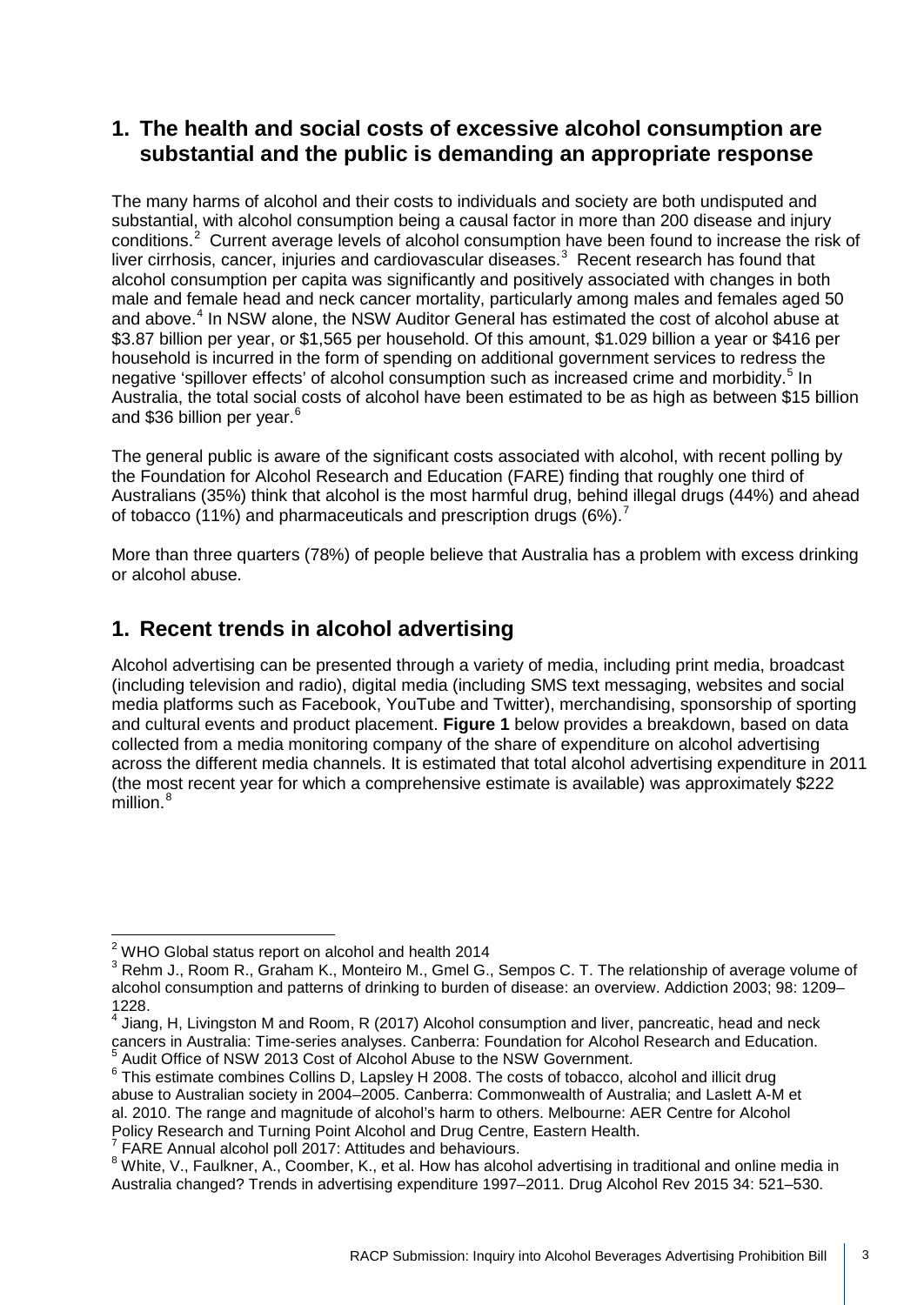

**Figure 1: Share of alcohol advertising expenditure across different media channels[9](#page-3-0)**

Broadcast media's share of alcohol advertising revenue was approximately 50% in 1997 but declined to 19% in 2011. By contrast, newspapers and outdoor advertising have increased their shares of the alcohol advertising spend (newspapers from 28% to 41% over the 1997-2011 period and outdoor advertising from 3% to 13%).

While the social media share of alcohol advertising is still small at about 2%, the top twenty alcohol brands in Australia have more than 2.5 million followers and post four items of content per week, according to 2014 research.<sup>[10](#page-3-1)</sup> While there are no published estimates on the total expenditure for alcohol industry sponsorship of sport, it is estimated that some sports may receive around 25 per cent of their income from alcohol beverage sponsorship agreements or associated income.<sup>[11](#page-3-2)</sup>

Of these different media channels, the one that is most directly within the power of State governments to regulate is outdoor advertising. NSW government owned property which can be used for outdoor advertising includes buses, trains, bus shelters, train stations and sports stadiums. This media is regularly and directly exposing alcohol advertising to children and adolescents, particularly when it is displayed on or near public transport and shopping areas.

### **2. Alcohol advertising clearly makes a difference in increasing alcohol consumption but this impact is more significant and well established for young people**

The significant expenditure on advertising in Australia demonstrates that alcohol companies clearly recognise its influence in driving sales. A recent systematic review has found conclusive evidence of positive associations between exposure to alcohol sports sponsorship and self-reported alcohol consumption. More recent indirect evidence of this relationship for older adults can be found in a recent study which examined the association between alcohol advertising restrictions and the prevalence of hazardous drinking (defined based on a measure used by the World Health

<span id="page-3-0"></span><sup>&</sup>lt;sup>9</sup> White, V., Faulkner, A., Coomber, K., et al. How has alcohol advertising in traditional and online media in Australia changed? Trends in advertising expenditure 1997–2011. Drug Alcohol Rev 2015 34: 521–530.<br><sup>10</sup> Carah N. Like, Comment, Share: Alcohol brand activity on Facebook'. Canberra: FARE; 2014.  $\frac{1}{c}$ 

<span id="page-3-2"></span><span id="page-3-1"></span><sup>&</sup>lt;sup>11</sup> ASC submission to Senate Inquiry into the Alcohol Toll Reduction Bill 2007.

http://www.aph.gov.au/Parliamentary\_Business/Committees/Senate/Community\_Affairs/Completed\_inquiries/ 2008-10/alcohol\_reduction/submissions/sublist.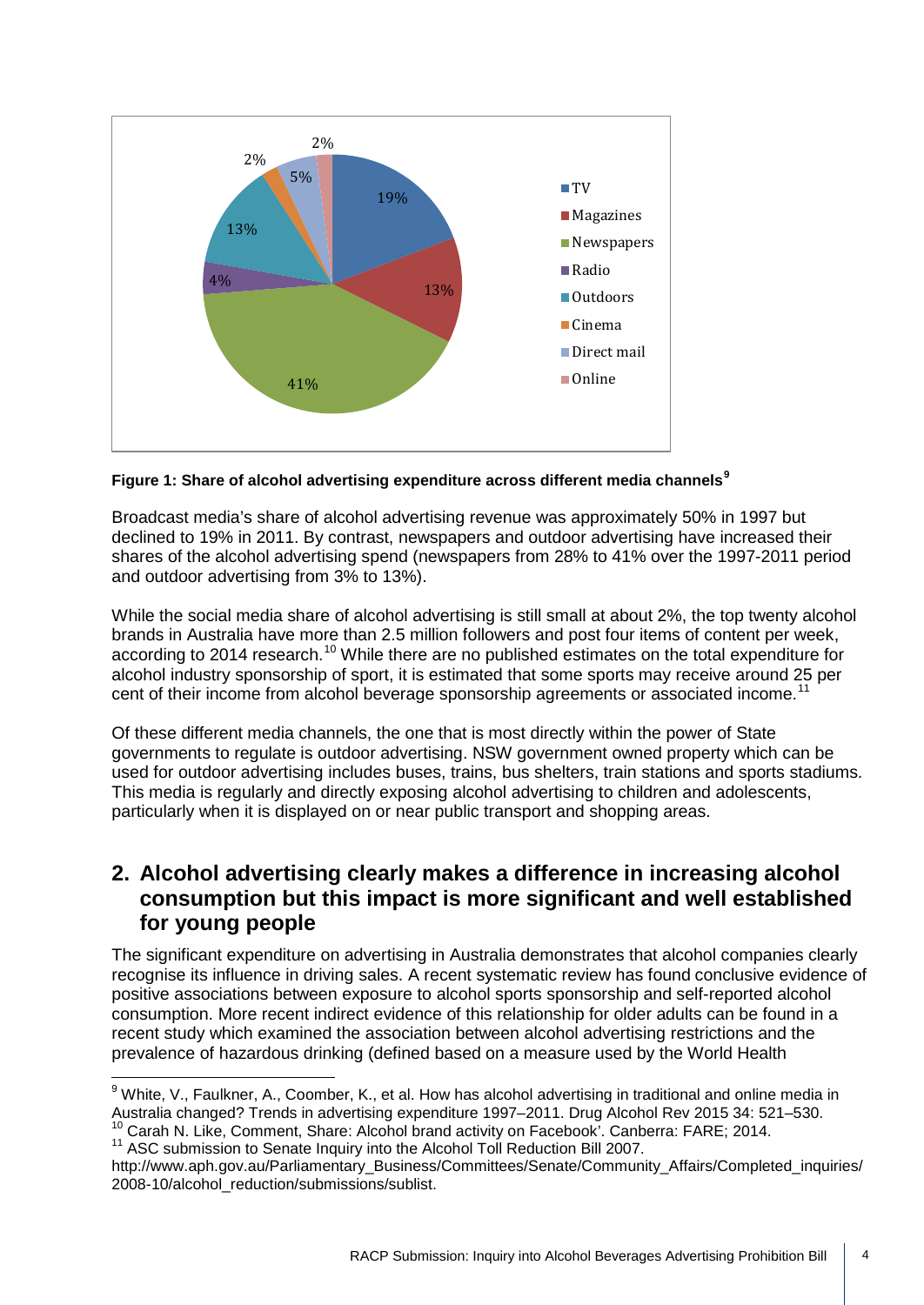Organization) among people aged 50-64 in 16 European countries.<sup>[12](#page-4-0)</sup> European countries in this study were divided into three groups – those with 'no restrictions' on alcohol advertising, those with some restrictions and those with the greatest restrictions. The study found that the rate of hazardous drinking was 30.6% in countries with no restrictions, 20.3% in countries with some restrictions and 14.4% in those with greatest restrictions. Even after adjusting for confounding factors the study found a positive association between alcohol advertising and hazardous drinking rates among this older age group.

Overall whilst the recent evidence on the relationship between advertising and levels of alcohol consumption among adults is particularly strong for young people, it is more mixed for the general population. For example, a recent Cochrane review was unable to find any solid evidence for (or against) recommending the implementation of alcohol advertising restrictions.<sup>[13](#page-4-1)</sup> A recent study which reviewed all alcohol control policies in European countries from the 1960s to the 2000s found a significant decrease in consumption following advertisement restrictions in France but not in five other countries where similar restrictions were implemented during the study period.<sup>[14](#page-4-2)</sup> This study concluded that the best means of reducing alcohol related harm was through policies affecting alcohol availability (including by affecting the price of alcohol).

However there is a wealth of evidence that exposure of young people to alcohol advertising encourages early initiation into alcohol use<sup>15</sup>. It also puts young people at greater risk of engaging in harmful and risky levels of alcohol consumption<sup>[16](#page-4-4)</sup> and of developing long term alcohol use disorders.[17](#page-4-5) The most recent estimate of the impact of alcohol advertising on increasing drinking using Australian data found that for every increase of 1000 Targeted Rating Points (a measure of television advertising exposure) the odds of an adolescent drinking in the past month increased by approximately 10%, while the odds of an adolescent engaging in past-week risky drinking increased by 16%.<sup>[18](#page-4-6)</sup>

# **3. Industry self-regulation is clearly not working**

Current Australian regulations at the national level on alcohol advertising rely heavily on selfregulation in respect of both content and placement of advertising, and there is a lack of legally enforceable sanctions for instances when regulation breaches occur.

At the national level, alcohol advertising content is predominantly regulated through the Alcohol Beverages Advertising (and Packaging) Code (ABAC). This code is operated by a management committee that comprises members of the alcohol industry, together with a government

<span id="page-4-1"></span><sup>13</sup> Siegfried N, Pienaar DC, Ataguba JE, et al. Restricting or banning alcohol advertising to reduce alcohol consumption in adults and adolescents. Cochrane Database Syst Rev. 2014 Nov 4;(11):CD010704

<span id="page-4-0"></span><sup>&</sup>lt;sup>12</sup> Bosque-Prous M, Espelt A, Guitart AM, et al. Association between stricter alcohol advertising regulations and lower hazardous drinking across European countries. Addiction. 2014 Oct;109(10):1634-43.  $\frac{1}{1}$ 

<span id="page-4-2"></span><sup>&</sup>lt;sup>14</sup> Baccini M., Carreras G. Analyzing and comparing the association between control policy measures and alcohol consumption in Europe. Subst Use Misuse 2014; 49: 1684–1691.

<span id="page-4-3"></span><sup>15</sup> Wyllie A., Zhang J. F., Casswell S. Responses to televised alcohol advertisements associated with drinking behaviour of 10–17-year-olds. Addiction 1998; 93: 361–71; Jernigan, D., Noel, J., Landon, J., Thornton, N., and Lobstein, T. (2017) Alcohol marketing and youth alcohol consumption: a systematic review of longitudinal studies published since 2008. Addiction, 112: 7–20.

<span id="page-4-4"></span> $16$  Wyllie A., Zhang J. F., Casswell S. Responses to televised alcohol advertisements associated with drinking behaviour of 10–17-year-olds. Addiction 1998; 93: 361–71; Jernigan, D., Noel, J., Landon, J., Thornton, N., and Lobstein, T. (2017) Alcohol marketing and youth alcohol consumption: a systematic review of longitudinal studies published since 2008. Addiction, 112: 7–20.

<span id="page-4-5"></span><sup>&</sup>lt;sup>17</sup> Grenard JL, Dent CW, Stacy AW. Exposure to Alcohol Advertisements and Teenage Alcohol-Related Problems. Pediatrics. 2013;131(2):e369-e379. doi:10.1542/peds.2012-1480.

<span id="page-4-6"></span><sup>&</sup>lt;sup>18</sup> White, V., Azar, D., Faulkner, A., Coomber, K., Durkin, S., Livingston, M., Chikritzhs, T., Room, R., and Wakefield, M. (2017) Adolescents' exposure to paid alcohol advertising on television and their alcohol use: exploring associations during a 13-year period. Addiction, 112: 1742–1751.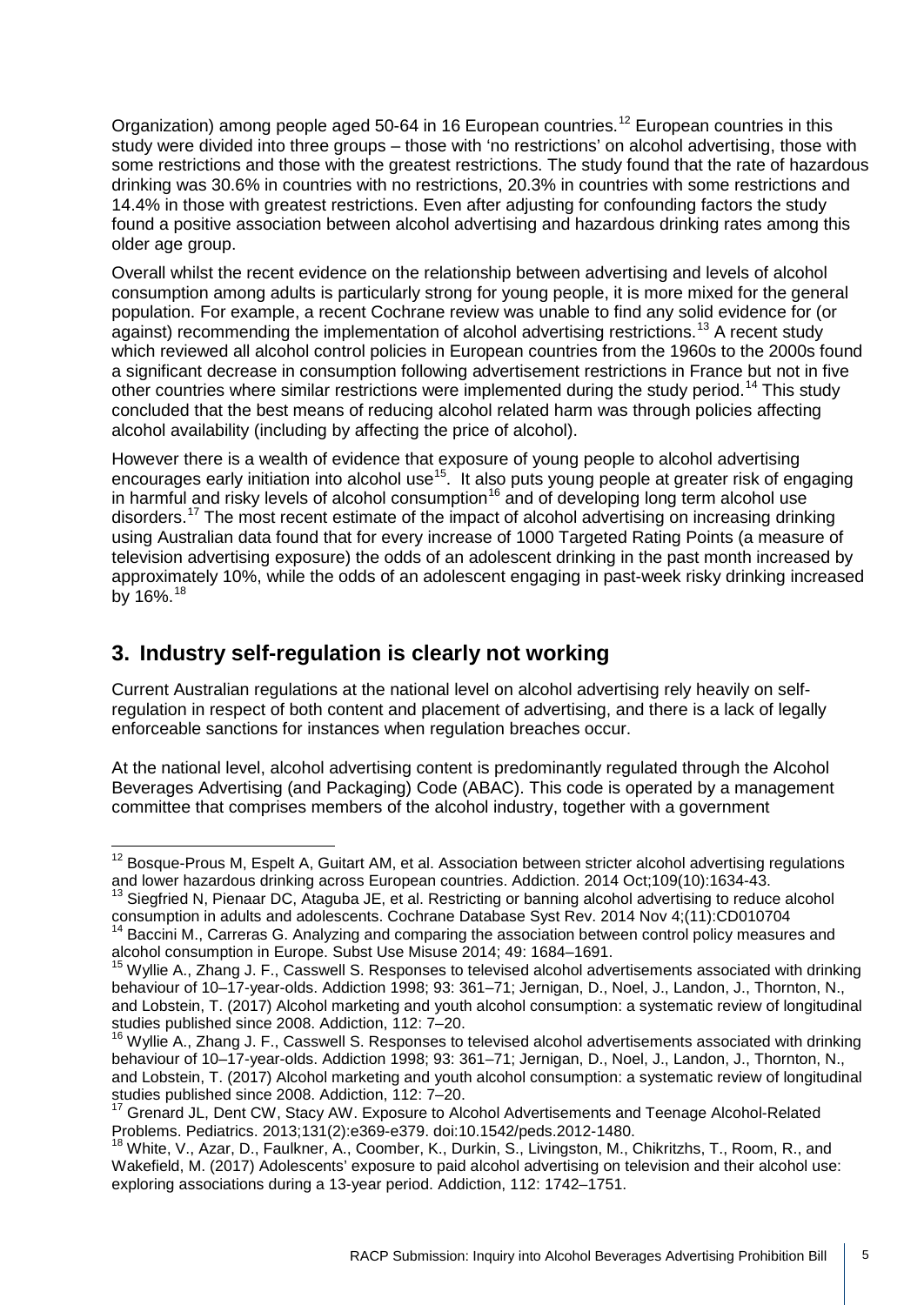representative, but has no representation from the medical or public health sectors. As it is a voluntary scheme, it is not underpinned by legislation and therefore there are no statutory penalties for infringing the ABAC.

Regulation of the placements of alcohol advertising (i.e. when and where such advertising is placed) on free to air television is done primarily through the Children's Television Standards of the Australian Communications and Media Authority (ACMA) and the Commercial Television Industry Code of Practice (CTICP), a co-regulatory industry code registered by ACMA. The broadcasting of alcohol advertising is restricted at certain times to ensure that children and adolescents are not exposed to alcohol advertising, however, incomprehensibly, there is a loophole that allows alcohol adverts to be broadcast during sports programs in children's viewing hours at the weekends and public holidays. It is a serious concern that the ACMA further relaxed these restrictions recently, widening their scope from sports broadcasts to sports programs.

Given the absence of a statutory 'bite' and despite CTICP having provisions around the timing of alcohol advertising on television, it is not surprising but very concerning that young people, including adolescents, are exposed to almost the same level of alcohol advertising as the rest of the population.[19](#page-5-0) For instance, a study of 2,810 alcohol advertisements aired on Australian television over two months found that 50 per cent appeared during viewing times when children were regularly watching.<sup>[20](#page-5-1)</sup> While a more recent study of Australian adolescents' exposure to television alcohol advertisements found that their exposure has fallen over between 1999 and 2011, it is theorised that this reduction may simply reflect the greater use of other advertising channels given the reduction in the use of television in alcohol advertising, as discussed previously. For instance, compared with 2016, there is an increase in the proportion of parents and guardians who believed their children under 18 were exposed to alcohol advertising while outside on the street (from 37% to 45%), at a licensed venue (from 35% to 42%) and on social media/internet (from 26% to 34%). $^{21}$  $^{21}$  $^{21}$ 

More than three quarters of parents and guardians (77%) believe that their child under 18 years of age has been exposed to alcohol advertising; an increase from 2016 (71%). Given that the other codes of practices regarding placement for other media channels such as pay TV, radio and online media are also industry-based and voluntary, it should be expected that they would suffer from the same shortcomings as the CTICP. Moreover, given this proliferation of codes, it is an issue that there is no single body responsible for the content and placement of alcohol advertising.

At the State level, the Liquor Promotion Guidelines were written to fulfil the requirement under section 102 of the Liquor Act 2007, detailing the types of promotions or activities that may be restricted or prohibited and subject to notice by the Director General. However in practice the current Liquor Promotion Guidelines are ineffective because of their limited scope. They are predominately focused on promotions that may take place at an on-licence premises (e.g. a bar, pub or hotel) and fail to appropriately regulate promotions through other forms of advertising.

The inadequacy of industry self-regulation of alcohol advertising is not a shortcoming peculiar to Australia. A recent systematic review of international approaches to industry self-regulation of alcohol concluded that violations of the content guidelines within these codes were highly

<span id="page-5-0"></span><sup>&</sup>lt;sup>19</sup> Winter M, Donovan R, Fielder L. Exposure of children and adolescents to alcohol advertising on television in Australia. Journal of Studies on Alcohol and Drugs 2008;69(5):676–683; Fielder L, Donovan RJ, Ouschan R. Exposure of children and adolescents to alcohol advertising on Australian metropolitan free-to-air television. Addiction 2009 Jul;104(7):1157–1165; Victorian Department of Human Services. Alcohol beverage advertising in mainstream Australian media 2005 to 2007:  $\frac{1}{1}$ 

<span id="page-5-1"></span>expenditure and exposure. Report commissioned by the Commonwealth Department of Health; 2009. <sup>20</sup> Pettigrew S et al. The extent and nature of alcohol advertising on Australian television. Drug Alcohol Rev. 2012;31(6):797–802.

<span id="page-5-2"></span><sup>&</sup>lt;sup>21</sup> FARE Annual Alcohol Poll 2017